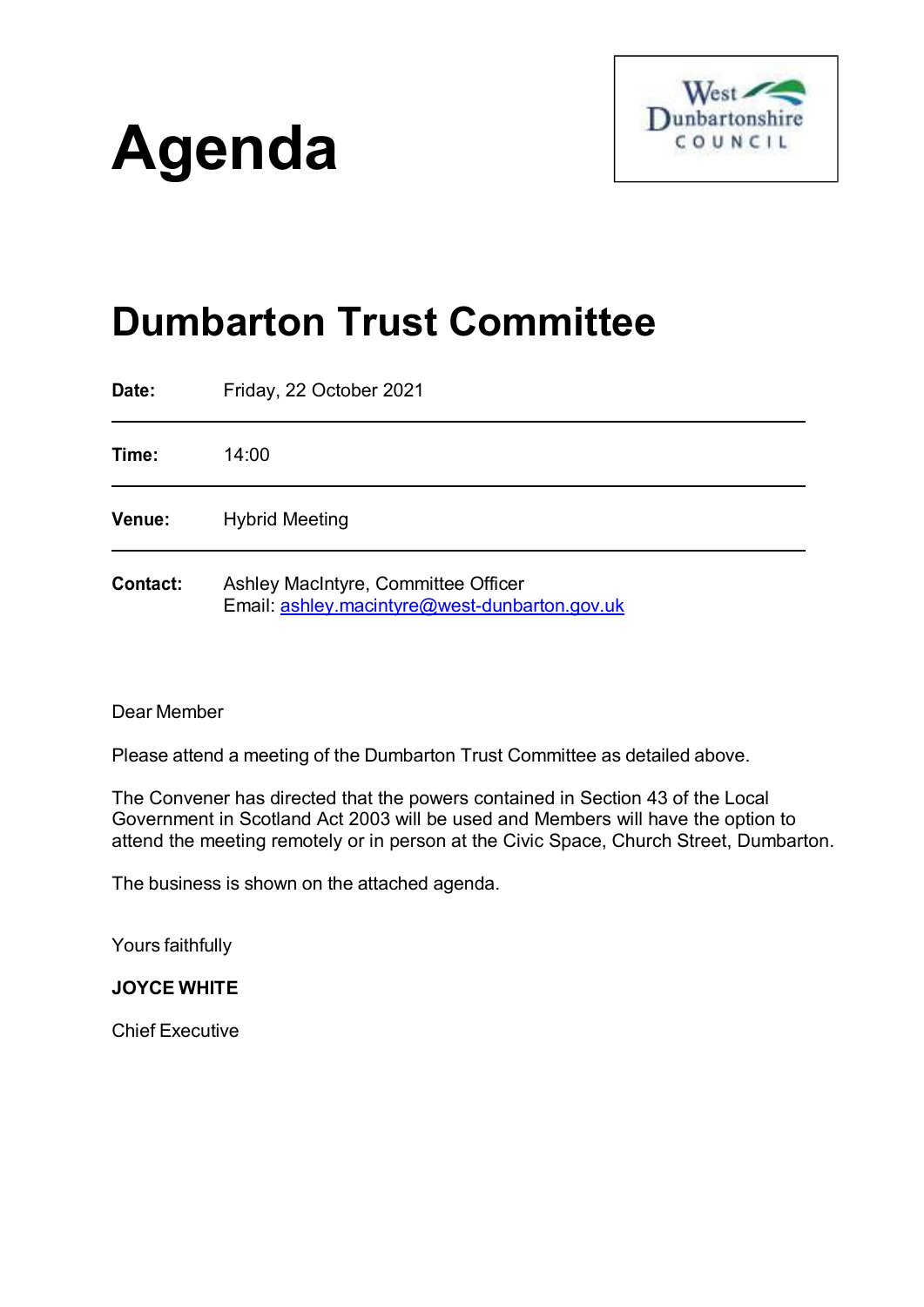Distribution:-

Councillor Karen Conaghan Councillor David McBride Councillor Iain McLaren Councillor Brian Walker (Chair)

All other Elected Members for information

Chief Executive Chief Officer - Resources

Date of issue: 14 October 2021